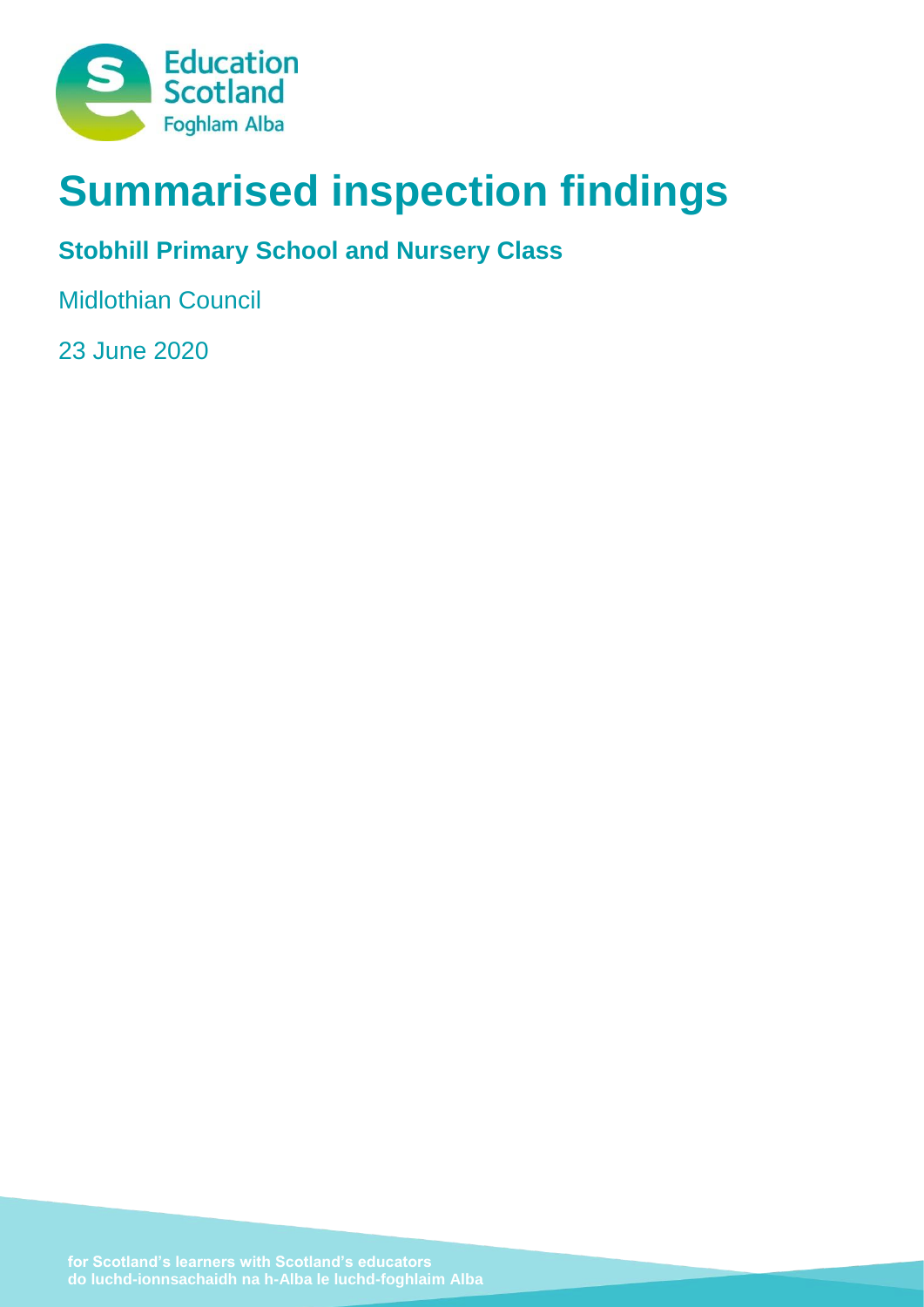# Key contextual information

Stobhill Primary School is a non-denominational school situated in the village of Gorebridge. At the time of inspection, there were 204 children on the school roll. There are eight classes, one of which is multi-stage composite class. The associated secondary school is Newbattle High School. Approximately 30% of children in P4-P7 are registered for free school meals, which is above the national average. The majority of children live in Scottish Index of Multiple Deprivation (SIMD) data zones one to three.

# **1.3 Leadership of change good**

This indicator focuses on collaborative leadership at all levels to develop a shared vision for change and improvement which is meaningful and relevant to the context of the school within its community. Planning for continuous improvement should be evidence-based and linked to effective self-evaluation. Senior leaders should ensure the need for change is well understood and that the pace of change is appropriate to ensure the desired positive impact for learners. The themes are:

 $\blacksquare$  developing a shared vision, values and aims relevant to the school and its community  $\blacksquare$  strategic planning for continuous improvement **n** implementing improvement and change

- $\blacksquare$  The headteacher works effectively to build trust and relationships across the school community. She is highly respected by children, staff, parents and the school's partners. The headteacher is providing effective leadership and direction, and she is supported well by the depute headteacher and acting principal teacher. Together, they have a very good knowledge and understanding of children's and families' individual needs and use this well to plan targeted support, wherever necessary.
- $\blacksquare$  Children, parents and staff recently reviewed and refreshed effectively the school's vision, values and strapline of 'live, learn and grow together'. Staff and children explore and reinforce well the values in health and wellbeing lessons and at assemblies. As a result, there is a clear and shared understanding of these across the whole school community. Almost all children relate well and can talk about the values, which are displayed prominently throughout the school.
- Senior leaders and staff correctly identify and prioritise health and wellbeing and raising attainment in literacy and numeracy in the current school improvement plan. They make appropriate links with national, local authority and learning community priorities. Senior leaders consider carefully and manage the pace of change well. They work with staff effectively to evaluate the work of the school using 'How good is our school? 4th edition' (2015). As a result, almost all staff know the school's strengths and areas for development well. Senior leaders increasingly consult parents and children when creating and evaluating school improvement priorities. There are positive signs of impact from a number of improvement areas, such as children's readiness to learn and parental engagement. Senior leaders recognise they need to develop measures to identify more clearly the aspects of school improvement work that are making a difference to children's learning. They should ensure they consistently take forward actions which will have the greatest impact on outcomes for children.
- $\blacksquare$  The school is in receipt of Pupil Equity Funding, which senior leaders use appropriately for a range of universal and targeted interventions. They have interventions in place to address identified gaps in children's learning. For example, Pupil Equity Funding has been used to effectively target support for children's wellbeing and intensive literacy and numeracy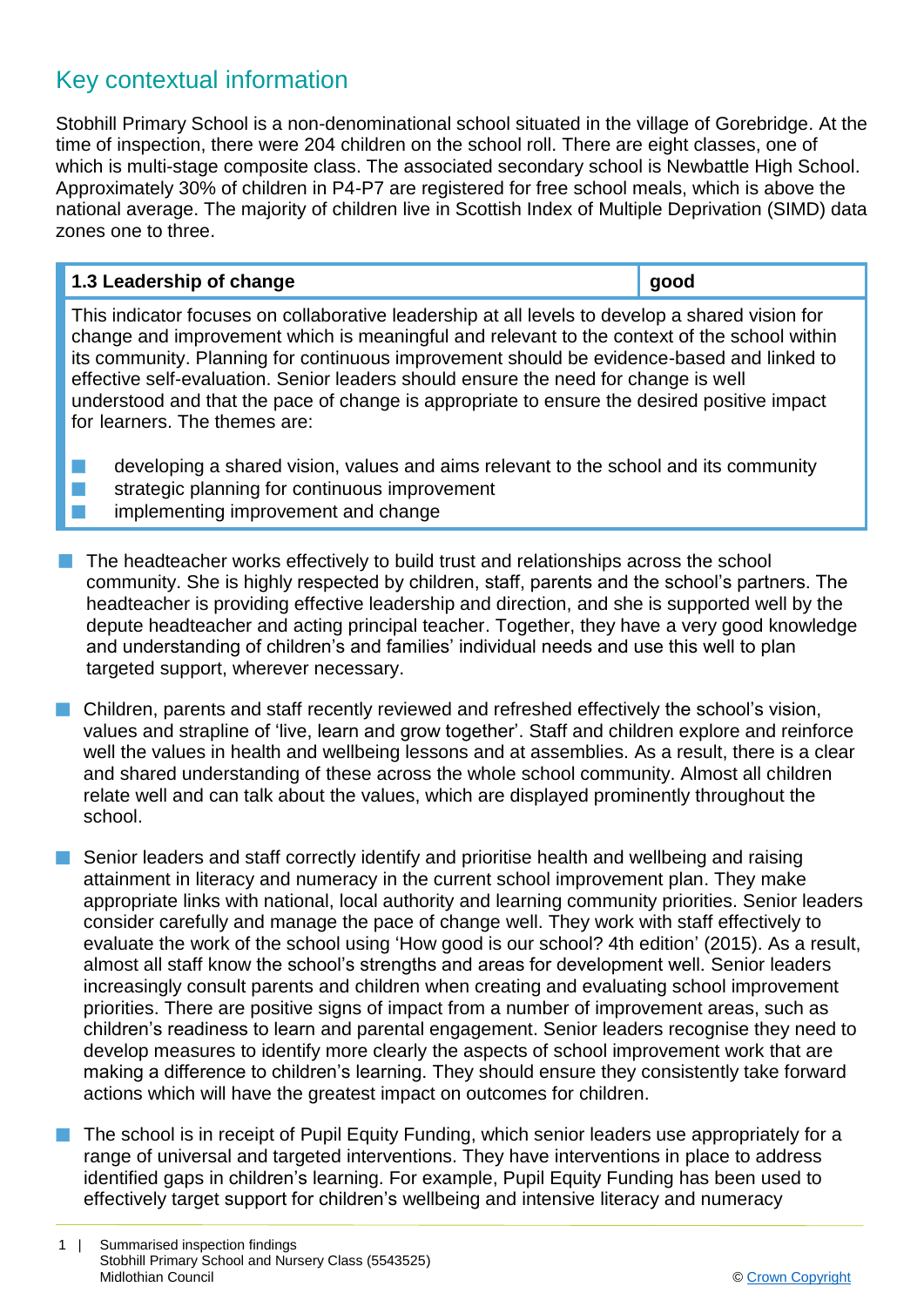programmes. Senior leaders can evidence positive steps in reducing the attainment gap across aspects of reading and numeracy. However, approaches to measure the impact of interventions supported by Pupil Equity Funding are not yet robust. Working closely with staff, senior leaders should develop clear measures of success to evidence the impact of interventions on children's attainment and achievement.

- **n** Almost all staff are engaged appropriately in taking forward areas for improvement across the school. They feel empowered by the headteacher's encouraging leadership. Almost all staff participate in helpful peer visits, which support and encourage reflective practice. Staff's annual professional review and development links appropriately to the General Teaching Council for Scotland standards. Most teachers enjoy leading a particular area of responsibility, for example, as subject champions. This is helping to develop staff confidence and support school improvement. A few teachers engage in practitioner enquiry and other professional learning, such as Masters level study, which is building staff capacity to lead change. Senior leaders should direct and support staff to evaluate the impact of their work to ensure they can demonstrate improved outcomes for children.
- **n** Senior leaders and staff support children's meaningful participation in school improvement effectively. All children in the upper school contribute well to groups, such as the learning and teaching committee. Most children are able to recognise and talk about examples of positive changes made in school as a result of their suggestions. Senior leaders and staff use 'How good is OUR school?' (2018) effectively with groups of older children to support evaluation and improvement planning. A few children, with adult support, are able to understand and make suggestions about budget spending. Staff should continue to develop ways to involve more children across the school in participating meaningfully in school improvement processes.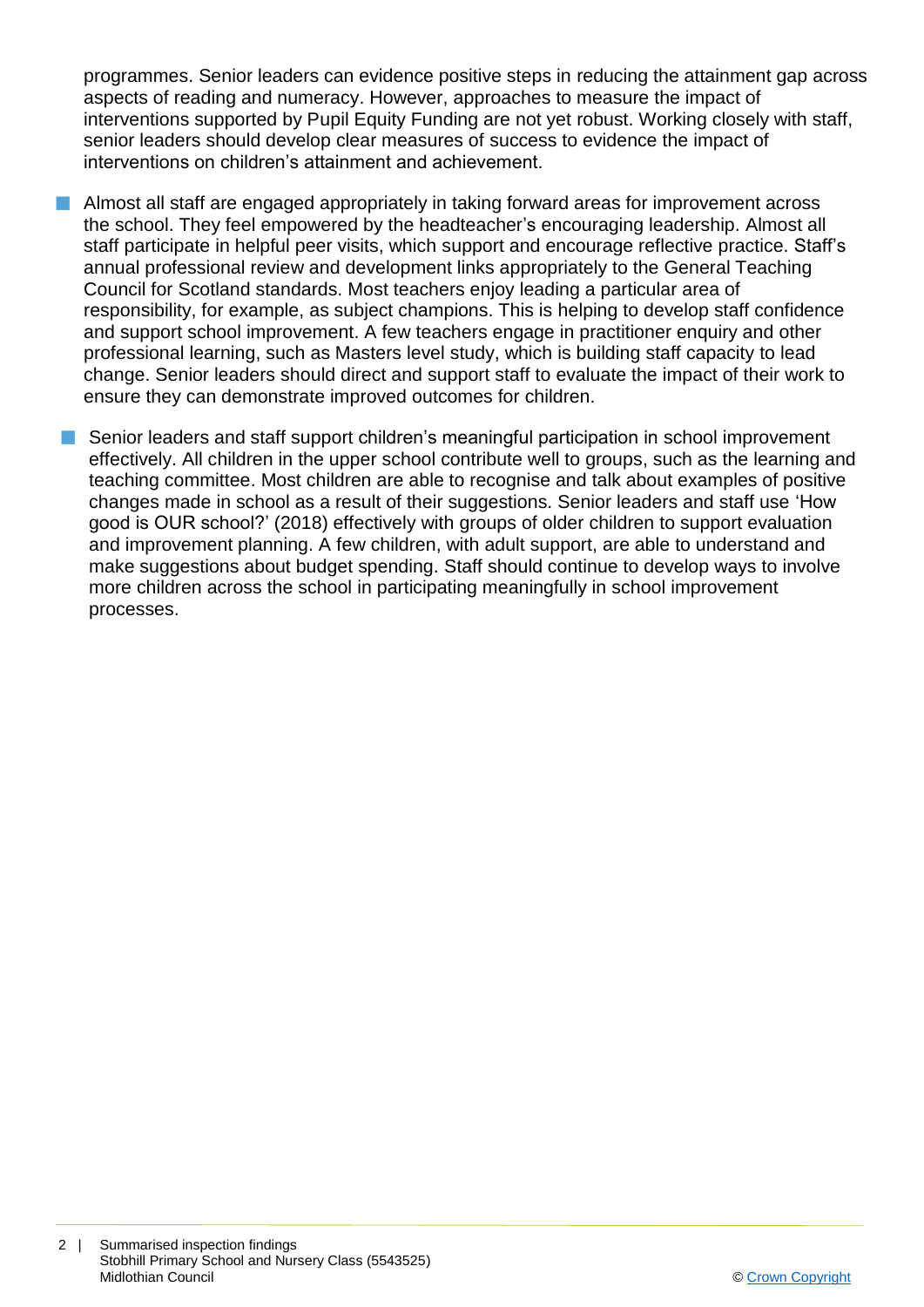| 2.3 Learning, teaching and assessment                                                                                                                                                                                                                                                                                                                                                                                    | satisfactory |  |
|--------------------------------------------------------------------------------------------------------------------------------------------------------------------------------------------------------------------------------------------------------------------------------------------------------------------------------------------------------------------------------------------------------------------------|--------------|--|
| This indicator focuses on ensuring high-quality learning experiences for all children and<br>young people. It highlights the importance of highly-skilled staff who work with children,<br>young people and others to ensure learning is motivating and meaningful. Effective use of<br>assessment by staff and learners ensures children and young people maximise their<br>successes and achievements. The themes are: |              |  |
| learning and engagement                                                                                                                                                                                                                                                                                                                                                                                                  |              |  |

quality of teaching

effective use of assessment

planning, tracking and monitoring

 $\blacksquare$  Staff work well together to create a purposeful environment for learning. Relationships between adults and children are positive and nurturing. Across the school, most children work well as individuals, in pairs and groups. Teachers are using a range of strategies with increasing effectiveness to promote children's engagement in learning. There is evidence of the positive impact of the work on the school vision. Senior leaders, together with staff, should continue to promote the vision throughout the school, to improve further consistency of expectations and children's readiness to learn.

In almost all lessons, teachers provide clear explanations and instructions. The majority of children understand the purpose of their learning, however, are not yet able to identify the skills they are developing. Teachers need to discuss with children the features and skills of successful learning. In most lessons, teachers use questioning effectively to support children to develop understanding. Teachers need to develop further their questioning skills to deepen and extend children's learning. Currently across the school, children spend too much time on learning activities which do not provide sufficient challenge. Additionally, most lessons and experiences are too teacher led. Senior leaders and teachers need to develop further the balance between adult and child-led activities. There is a need to increase children's independence and improve the pace in learning.

 $\blacksquare$  Learning assistants are providing well-judged support for children across the school. They assist children's learning well in class and small group or individual activities. Support staff work well with teachers to share helpful information which is used in planning.

■ Children talk positively and confidently about how 'Learning Superhero' and 'Stob Star' learner qualities are helping them in their learning. This approach is highly visible across the school and referred to regularly in class. School staff regularly celebrate children's achievements in learning and, as a result, children's self-esteem is increasing.

 $\blacksquare$  Across the school, there are a few opportunities for children to influence what they learn. For example, in a few lessons children take on leadership roles during collaborative learning. In the majority of classes, children have a say on aspects of the learning context they wish to investigate. Most children have a few targets to support their learning. Teachers' approaches to setting targets with children and providing feedback on learning are not yet consistent across the school. The majority of children are not clear about what they need to do to improve their learning. Teachers need to work together to agree how to support children to reflect on their progress and next steps in learning.

Staff are at an early stage of developing a play-based approach to learning in the early years. Children are beginning to engage in more play and activity. Staff are beginning to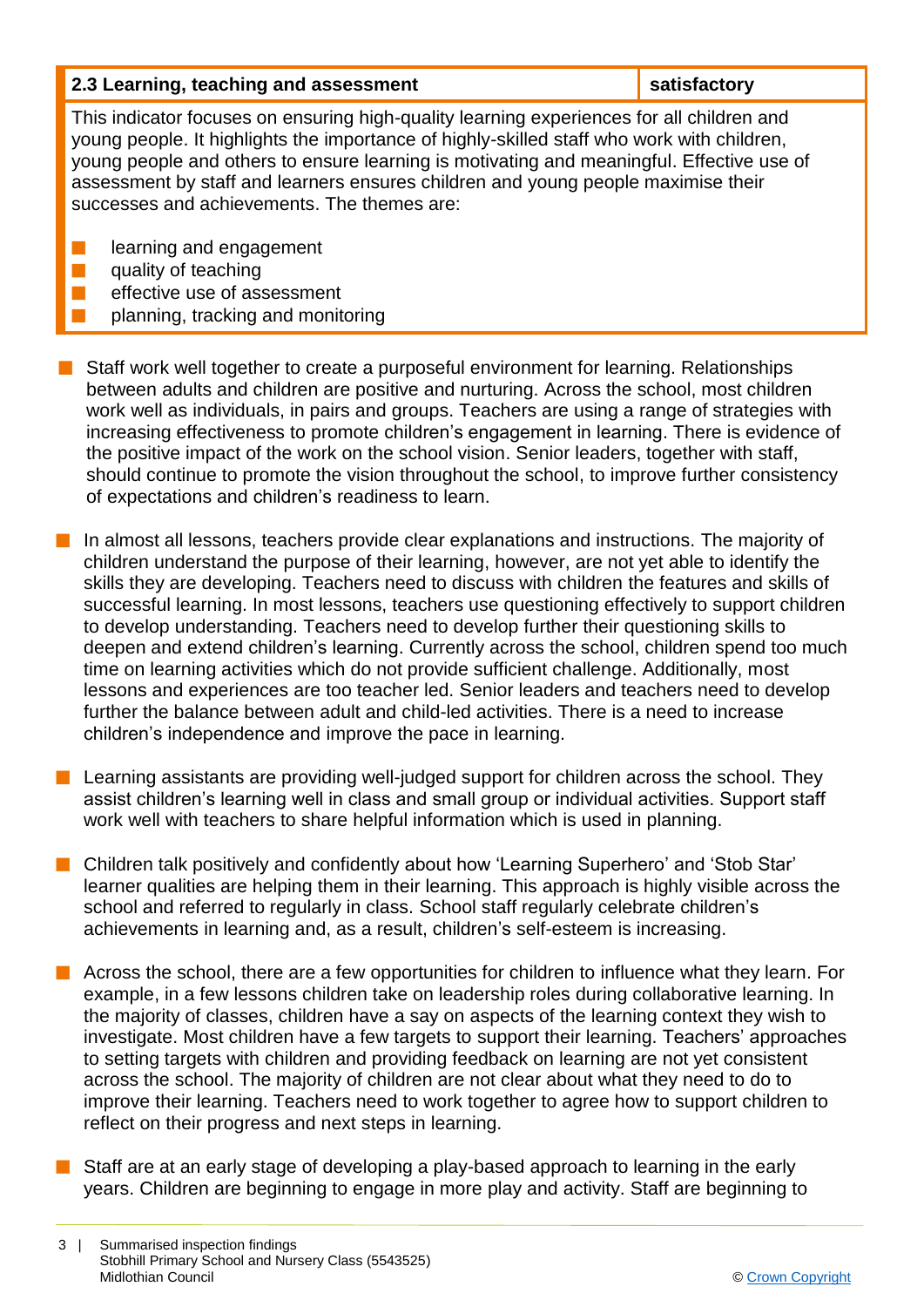consider children's prior learning and experiences. Working together across the early level, senior leaders and staff need to develop a shared understanding of play-based pedagogy. This should support the development of high quality play that meets the needs of all children.

- Senior leaders and teachers are currently reviewing approaches to planning. They are beginning to make links across Curriculum for Excellence through experiences and outcomes. Often, planning for children's learning is resource-led. There is a need for teachers to increase the focus on the skills children need to develop and how they can provide opportunities for children to apply these. Assessment is increasingly becoming a part of teachers' planning. Senior leaders and teachers need to streamline approaches to planning to make this more consistent across the school. They need to ensure that planned experiences provide progression in learning and better meet all children's needs.
- n Teachers use a variety of assessment approaches appropriately to understand individual children's achievement. This includes a range of summative, standardised and diagnostic assessments. Scottish National Standardised Assessments are analysed to identify gaps in individual children's understanding. Teachers find regular planning and tracking meetings with senior leaders helpful. They discuss individual children's progress and together plan any required interventions. This is supporting children to make more progress in their learning. Teachers should continue to develop the use of high quality assessments to plan breadth, challenge and application for children's learning.
- **n** Almost all teachers are involved in professional learning with colleagues and other schools and this supports well their understanding of children's achievement of a level. Teachers are using National Benchmarks to support their professional judgements and assessment in literacy and numeracy. Senior leaders should continue to develop opportunities for teachers to participate in activities to share expectations and standards. This should support further staff confidence in making judgements about children's progress in literacy and numeracy.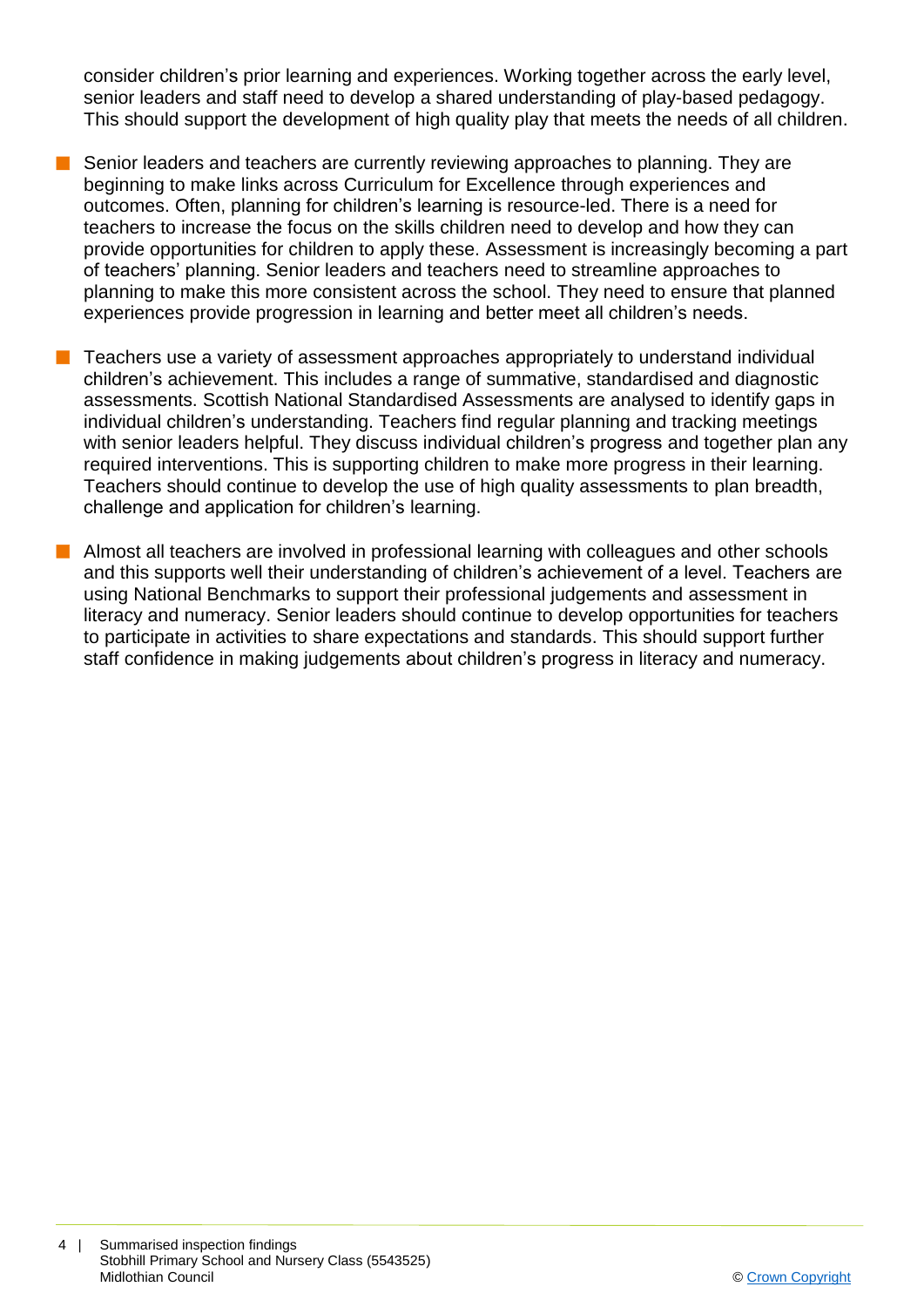# **2.2 Curriculum: Learning pathways**

- Staff are considering and reviewing curricular progression pathways. They now need to increase the pace of change to ensure consistent use of progression pathways is in place for all curriculum areas across the school. Staff should use these pathways to build on children's prior learning and ensure progress for all.
- Staff create contexts for interdisciplinary learning (IDL) to ensure coverage of experiences and outcomes and progression in learning across the school. Children enjoy and are interested in linking learning to real-life contexts. Teachers should develop further IDL to allow children to develop and extend their literacy and numeracy skills in context, such as information handling or report writing. A few IDL themes should be reviewed to ensure these are relevant to school and local area context.
- $\blacksquare$  Children benefit from an established, structured programme for modern languages. They learn French from P1 to P7 and selected languages between P5 and P7. This is helping children develop knowledge and skills in language learning.
- $\blacksquare$  The school's approach to developing digital literacy skills is in the early stages. Children use tablets to research information and for literacy and numeracy games. Teachers need to plan a wider range of digital technologies to support and enhance learning. They should develop a progression pathway which supports children to build digital skills for learning, life and work.
- Children develop their knowledge of the world of work linked to 'Developing the Young Workforce'. They benefit from regular science, technology, engineering and mathematics (STEM) activities and focus weeks. Science workshops, local and national business partnerships and enterprise provide real-life contexts for learning. Working together, senior leaders and teachers should develop links between these experiences and the 'Career Education Standards 3-18'. This should support a structured, progressive approach to developing skills for life and work.
- n Teachers are developing children's experiences and exploring taking learning outdoors. Children are enthused and engage well in activities, trips and Eco schools projects. Teachers should consider further how the school grounds and local area could be maximised to support this in a planned and progressive way.
- **n** Across the school, children are not yet consistently receiving two hours high quality physical education. Senior leaders and teachers need to review and develop the school's approach to ensure children develop core skills and learning progressively.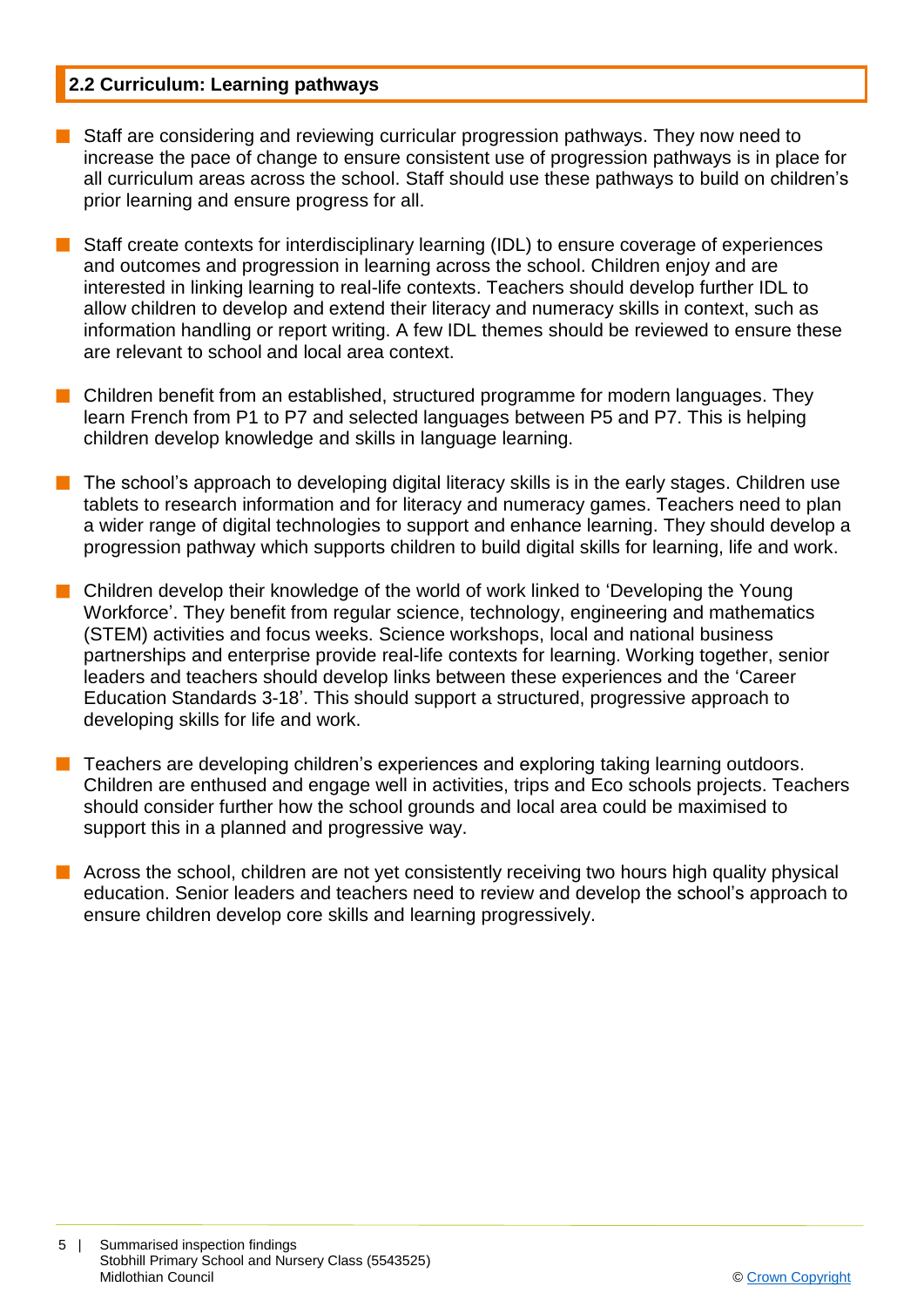# **2.7 Partnerships: Impact on learners – parental engagement**

- $\blacksquare$  Parents are an important and valued part of the Stobhill school community. Almost all parents are positive about how staff support them and their children. A few parents volunteer their time to share sporting and STEM expertise, which is supporting children's learning. Children benefit from experiences funded by the Parent Council, such as theatre visits. Staff provide helpful 'Proud Work Weeks' termly, in addition to other family activities. These are supporting well parental involvement in children's learning. Families receive these events well with attendance steadily increasing.
- n Teachers share helpful information about the life of the school through newsletters and online apps. Parents feel communication from the school is improving as a result. They appreciate the opportunities to meet regularly with teachers and be involved in school. A minority of parents feel the school needs to review children's activities to provide the right level of challenge, including homework.
- $\blacksquare$  A number of parents and children work together on mathematics through a masterclass approach. As a result, parents report they have a better understanding of how to support their child. Together with teachers, senior leaders should continue to explore ways in which families can learn together. This should include developing similarly effective methods for other curricular areas.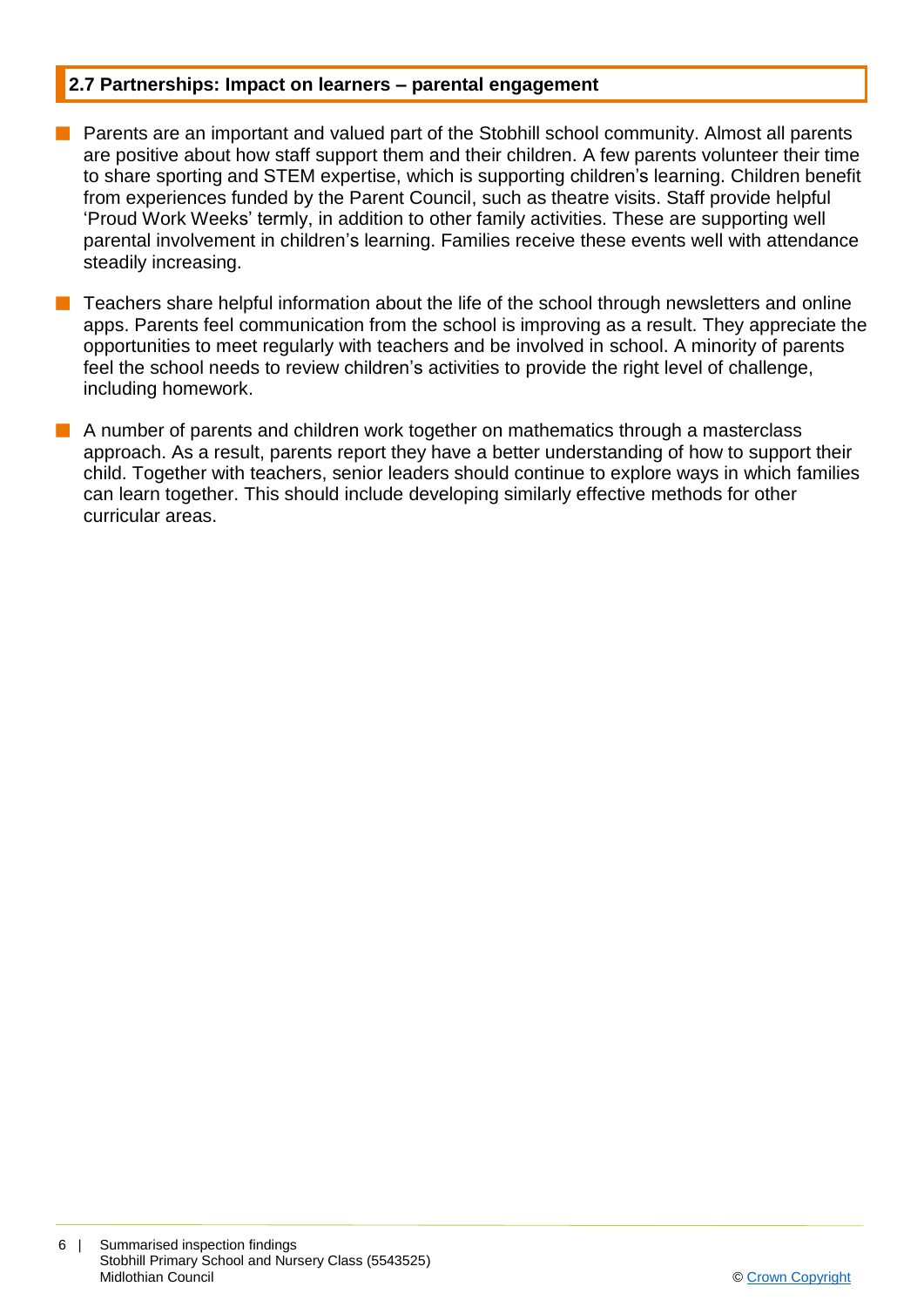# **2.1 Safeguarding**

**n** The school submitted self-evaluation information related to child protection and safeguarding. Inspectors discussed this information with relevant staff and, where appropriate, children. In addition, inspectors examined a sample of safeguarding documentation. Areas for development have been agreed with the school and the education authority.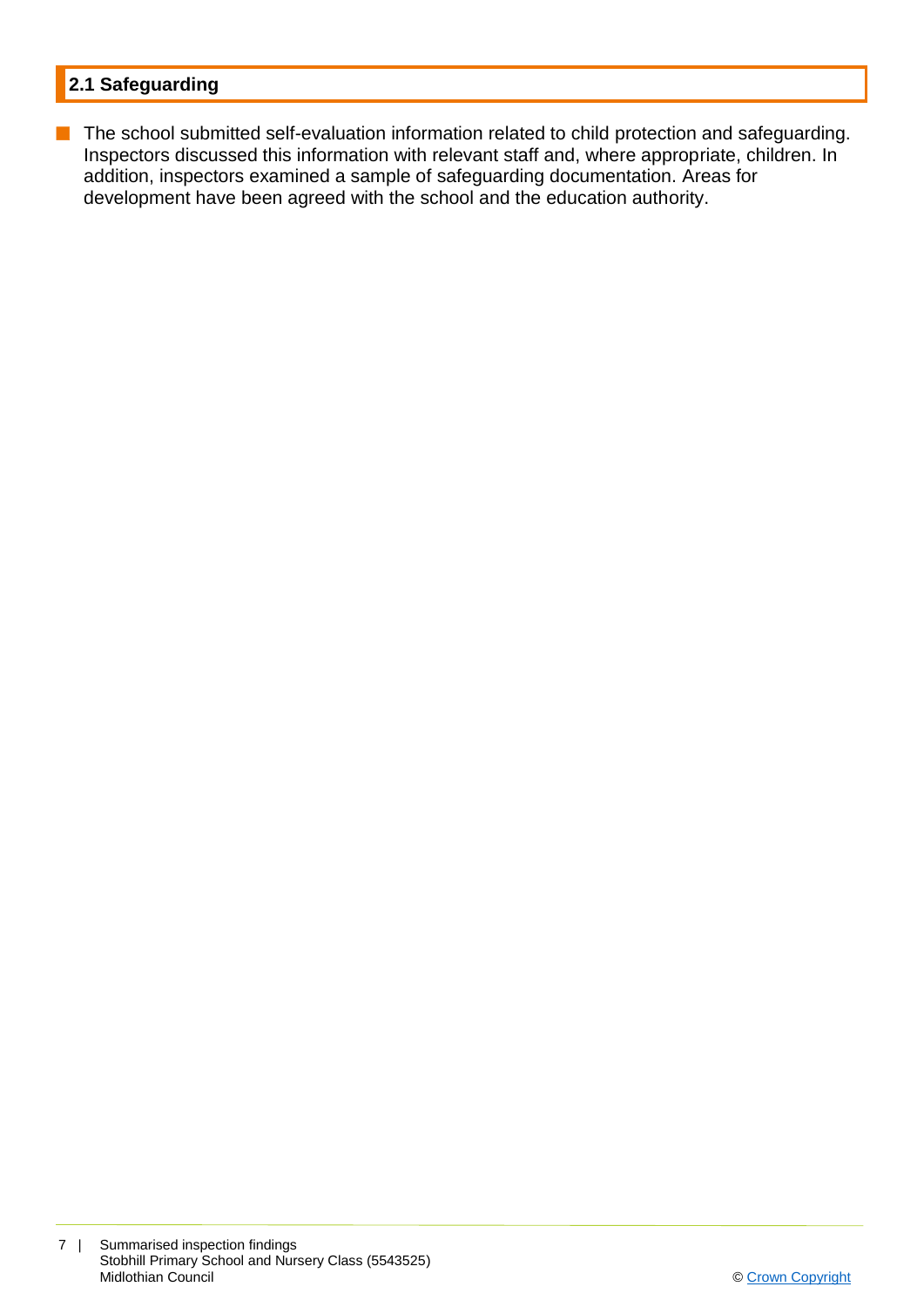# **3.1 Ensuring wellbeing, equality and inclusion <b>good good**

This indicator focuses on the impact of the school's approach to wellbeing which underpins children and young people's ability to achieve success. It highlights the need for policies and practices to be well grounded in current legislation and a shared understanding of the value of every individual. A clear focus on ensuring wellbeing entitlements and protected characteristics supports all learners to maximise their successes and achievements. The themes are:

- $\blacksquare$  wellbeing
- $\blacksquare$  fulfilment of statutory duties
- $\blacksquare$  inclusion and equality
- n Staff know children, their families and the community very well. They have a shared focus on creating a nurturing and caring environment for children. As a result, almost all children feel respected and valued. Teaching and support staff engage in regular professional learning to continually improve their skills in supporting children's wellbeing. This reflective approach to improving practice is having a positive impact on wellbeing and inclusion for children.
- $\blacksquare$  Children's wellbeing is very important to all staff. They implement well a range of supports across the school, such as nurturing approaches. As a result, most children are increasingly able to self-regulate their emotions and make good choices in their learning. The headteacher and depute headteacher meet regularly with staff and partners to plan effective strategies that are reducing barriers to learning for identified children.

n Most children have a good understanding of the wellbeing indicators. They give examples of how they are exploring what these mean to their lives. Children explain the strategies they use to protect themselves and others, such as protecting themselves when using social media and keeping safe in the community. Senior leaders and teachers should continue to revisit the indicators regularly with children to ensure they are an integral feature of learning.

- Children feel their learning in health and wellbeing is having a positive impact on their own and others' behaviour. They are developing skills in building relationships, resilience and supporting emotional and social wellbeing. Children have an improving understanding that they and others may require support at different times in their lives. Senior leaders recognise the need to develop a progression pathway to cover fully all aspects of the health and wellbeing outcomes within Curriculum for Excellence.
- $\blacksquare$  Most children feel happy and safe in school as a result of the school's restorative and relationship-based approach. They are confident they will be supported if worried or anxious through a 'trusted adult' focus. Class teachers set high expectations for children, which is supporting improved behaviour and relationships across the school. Staff should now ensure all aspects of their approach fully reflect the nurturing and inclusive ethos they are developing. Working with staff, parents and children, senior leaders should continue their work in creating a relationships and wellbeing policy to ensure an agreed, consistent approach.
- **n** Senior leaders have effective systems in place to identify and assess children who may face barriers in their learning. Staff work well with partners to provide appropriate support for children who need extra help in their lives. Where required, children have appropriate individual plans and targets to measure progress in their learning. Senior leaders and teachers monitor regularly children's learning and the effectiveness of the support they receive. As a result, children feel well supported and included. Individual children who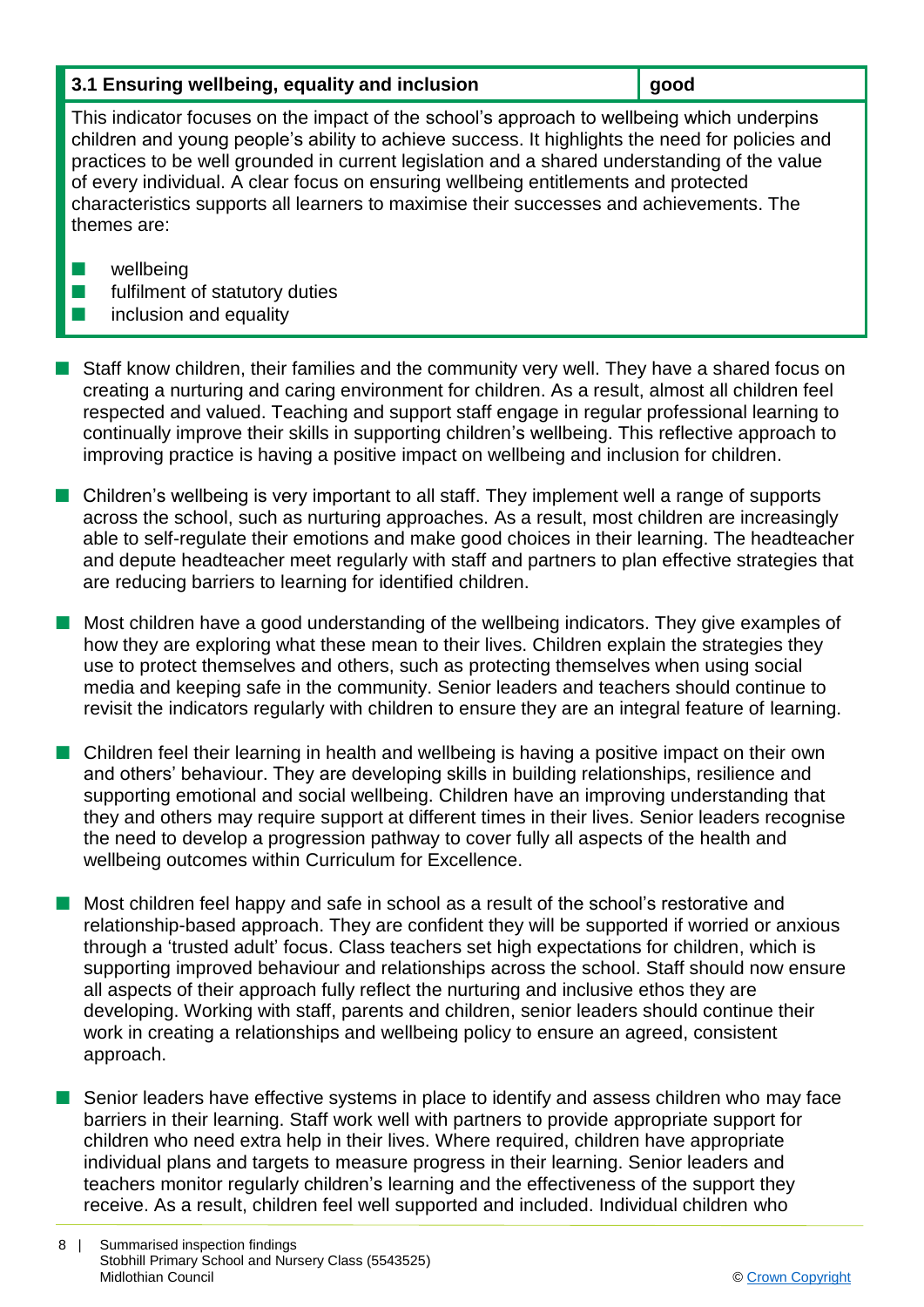receive therapeutic supports are improving in their emotional and mental wellbeing. Staff should continue to review and update regularly children's plans to make clear the progress children make from targeted support.

- Senior leaders ensure they meet their statutory duties on children's attendance, exclusion and additional support needs. The whole school community contribute to the safeguarding of children. This ensures all children have a trusted adult and know where to seek help.
- The school is meeting the main duties under the Schools (Health Promotion and Nutrition) (Scotland) Act 2007 in providing access to free drinking water throughout the day, promoting the school meal service and having systems in place to protect the identity of those entitled to a free school meal. The nutritional analysis of the planned three-week menu cycle shows that further work is required to meet the regulations in full.
- $\blacksquare$  Children learn in class and at assemblies about rights. Children report this is helping everyone become more respectful to one another. Older children learn about sustainable goals and the practical application of these. They participate in planning events to support EcoSchools Scotland work. As a result, children are taking on citizenship roles and having a positive impact on the local community. For example, they take part in 'Operation Clean Up Gorebridge'. As planned, senior leaders and teachers should develop further a strategic approach to rights-based education. This should provide progression in learning for children across the school.
- Children are developing their knowledge of faiths and cultures through assemblies and religious and moral education. They are not yet confident in their understanding of current and wider diversity and equality issues. Senior leaders need to develop a strategic approach to the teaching of these topics. They should plan further ways of celebrating inclusion and diversity at Stobhill. This should support children to develop a wider understanding and the skills required to challenge inequalities and discrimination.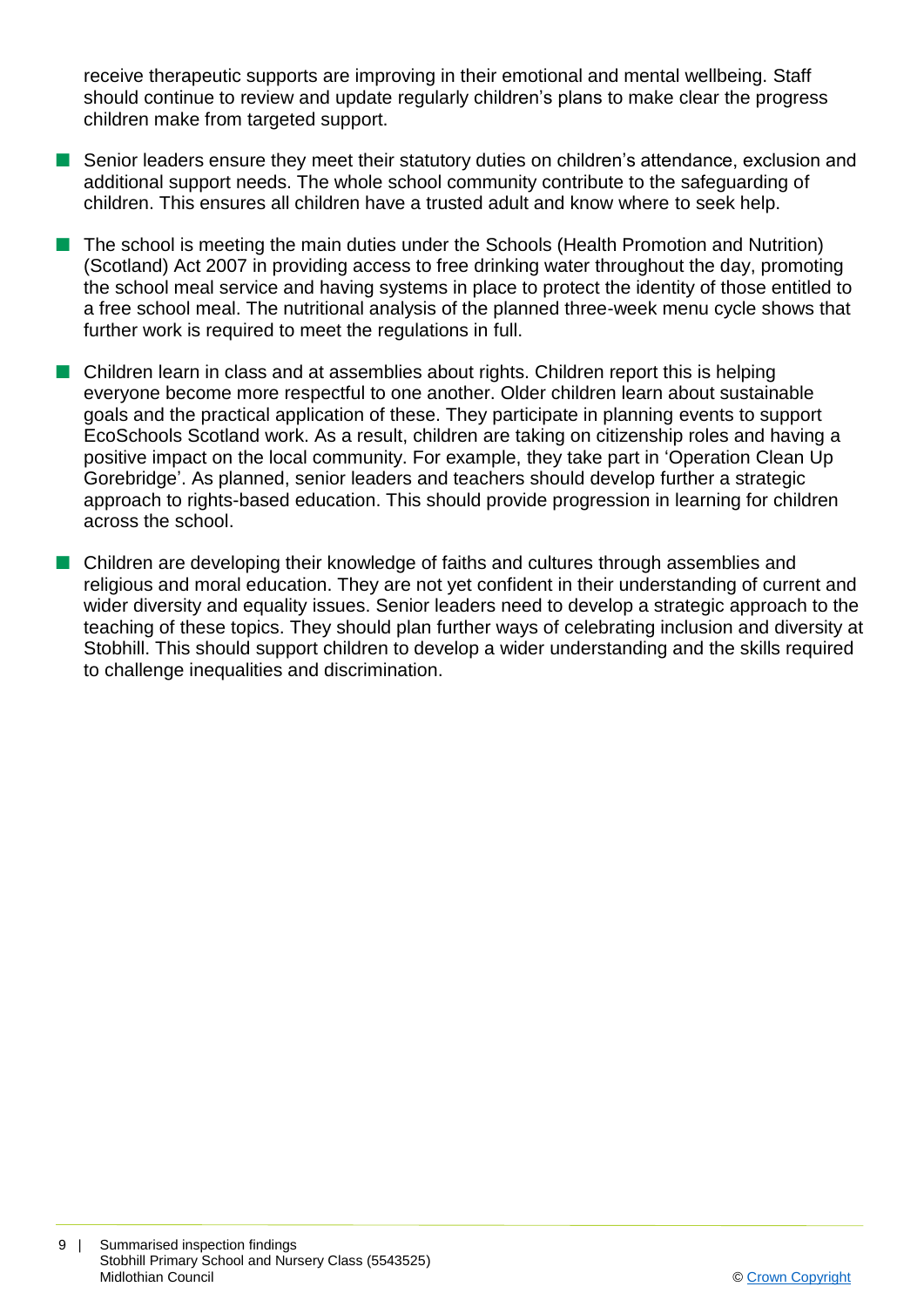| 3.2 Raising attainment and achievement                                                                                                                                                                                                                                                                                                                                                                                  | satisfactory |  |
|-------------------------------------------------------------------------------------------------------------------------------------------------------------------------------------------------------------------------------------------------------------------------------------------------------------------------------------------------------------------------------------------------------------------------|--------------|--|
| This indicator focuses on the school's success in achieving the best possible outcomes for all<br>learners. Success is measured in attainment across all areas of the curriculum and through<br>the school's ability to demonstrate learners' achievements in relation to skills and attributes.<br>Continuous improvement or sustained high standards over time is a key feature of this<br>indicator. The themes are: |              |  |
| attainment in literacy and numeracy<br>attainment over time<br>H<br>overall quality of learners' achievement<br>equity for all learners                                                                                                                                                                                                                                                                                 |              |  |

# **Attainment in literacy and numeracy**

- $\blacksquare$  At early and second levels, most children achieve nationally expected levels of attainment in literacy and numeracy. Staff recognise that attainment in reading and numeracy at first level, and attainment in writing across the school, require action. Appropriate improvement plans are in place to address this.
- $\blacksquare$  The majority of children with additional barriers to their learning are making good progress towards their learning targets.

# **Literacy and English**

■ Overall, children across the school are making satisfactory progress in literacy and English.

#### **Listening and talking**

 $\blacksquare$  Overall, children's attainment in listening and talking is satisfactory. Across the school, most children listen and talk with respect to each other, staff and visitors. At early level, most children take turns and use eye contact when listening to others. As they move through first and second levels, the majority of children develop listening and talking skills appropriately in a range of ways. These include sharing views, during group tasks and presenting to wider audiences. Across the school, children need to apply their listening and talking skills regularly in structured and meaningful contexts.

#### **Reading**

 $\blacksquare$  Overall, children's attainment in reading is good. The school is taking positive action to raise attainment in reading at early and first levels. As a result, the majority of children are developing fluency and read with understanding appropriate to their stage. Across the school, most children talk enthusiastically about the books they are reading and their favourite authors and genre. As they move through first and second levels, they discuss with increasing complexity aspects of the writer's use of language, structure and setting. They are less confident in identifying the skills necessary to locate information in non-fiction texts.

#### **Writing**

 $\blacksquare$  Attainment in writing is satisfactory. The majority of children at early level have made a positive start to writing simple sentences independently. At first level, most children spell accurately commonly used words. The majority include paragraphs in their writing and use effective descriptive vocabulary to engage the reader. At second level, the majority of children are developing effective technical writing skills, including an increasing range of punctuation. Children need to practice writing extended pieces more regularly across a range of genre. Across the school, children need to apply their writing skills through relevant contexts.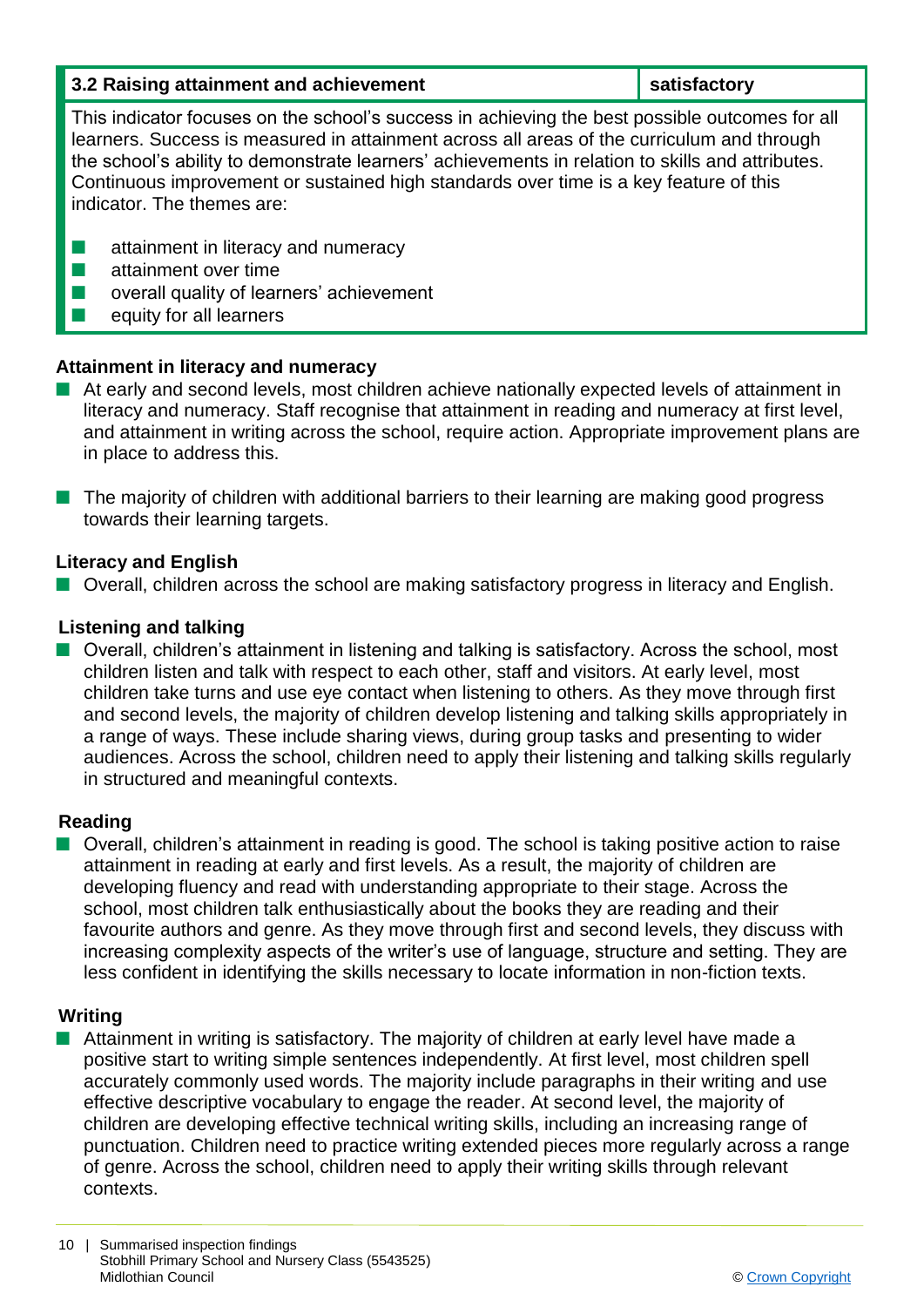# **Attainment in numeracy and mathematics**

Overall, children's attainment and progress in numeracy and mathematics is satisfactory. A minority of children are capable of making better progress in numeracy. The school's improvement actions are having a positive impact on children's mental agility.

# **Number, money and measure**

n At early level, the majority of children recall number sequences forwards and backwards within the range 1 to 20. The majority of children use appropriate mathematical symbols correctly to record addition. At first level, most children identify the value of each digit in a whole number with three digits and round to the nearest 10 and 100. The majority of children answer calculations with increasing accuracy. Most children need further practice understanding and comparing the size of fractions. At second level, most children carry out calculations involving the four operations with accuracy and justify their choice of strategy. Most children need practice calculating durations of time. Across the school, children are not confident applying their mental agility skills in solving open-ended problems.

# **Shape, position and movement**

n Children are developing knowledge of two-dimensional shapes and three-dimensional objects appropriate to their age and stage. At early level, most children demonstrate understanding of the language of position and direction. At first level, children are not yet confident in their knowledge of right angles. At second level, most children discuss properties of circles and a range of angles using appropriate mathematical vocabulary. Children do not yet apply their skills regularly in real-life contexts.

#### **Information handling**

**n** At early level, most children sort correctly according to colour and size and understand a simple pictogram. By first level, most children record totals accurately using tally marks. They are not confident working with graphs and diagrams. By the end of second level, most children can use digital technology to gather, record and display information. All children need practice applying their data handling skills across the curriculum.

# **Attainment over time**

 $\blacksquare$  Staff have robust attainment data for literacy and numeracy over the last four years. Overall, there is an improving pattern in levels of attainment across the school. Senior leaders should now analyse the attainment of different groups and cohorts of children as they move through the school. In doing this, they should identify any patterns of attainment or gaps in learning. The school does not yet have data to demonstrate children's progress or attainment across other areas of the curriculum.

# **Overall quality of learners' achievement**

- n Older children develop confidence, take on areas of responsibility and increasingly contribute to decision-making through a range of experiences linked to school improvement. For example, through participation in leadership committees. Through these experiences, they are beginning to develop skills in communication, problem solving and teamwork. Children's achievements in both school and wider life are celebrated. As a result, children are developing pride in their abilities and recognise these experiences contribute positively to their lives. They are proud of their successes as a school in sporting and sustainability awards.
- **n** Senior leaders, with staff, should begin to track children's achievements and the skills they are developing. They should ensure all children are able to take increasing responsibility across a range of activities.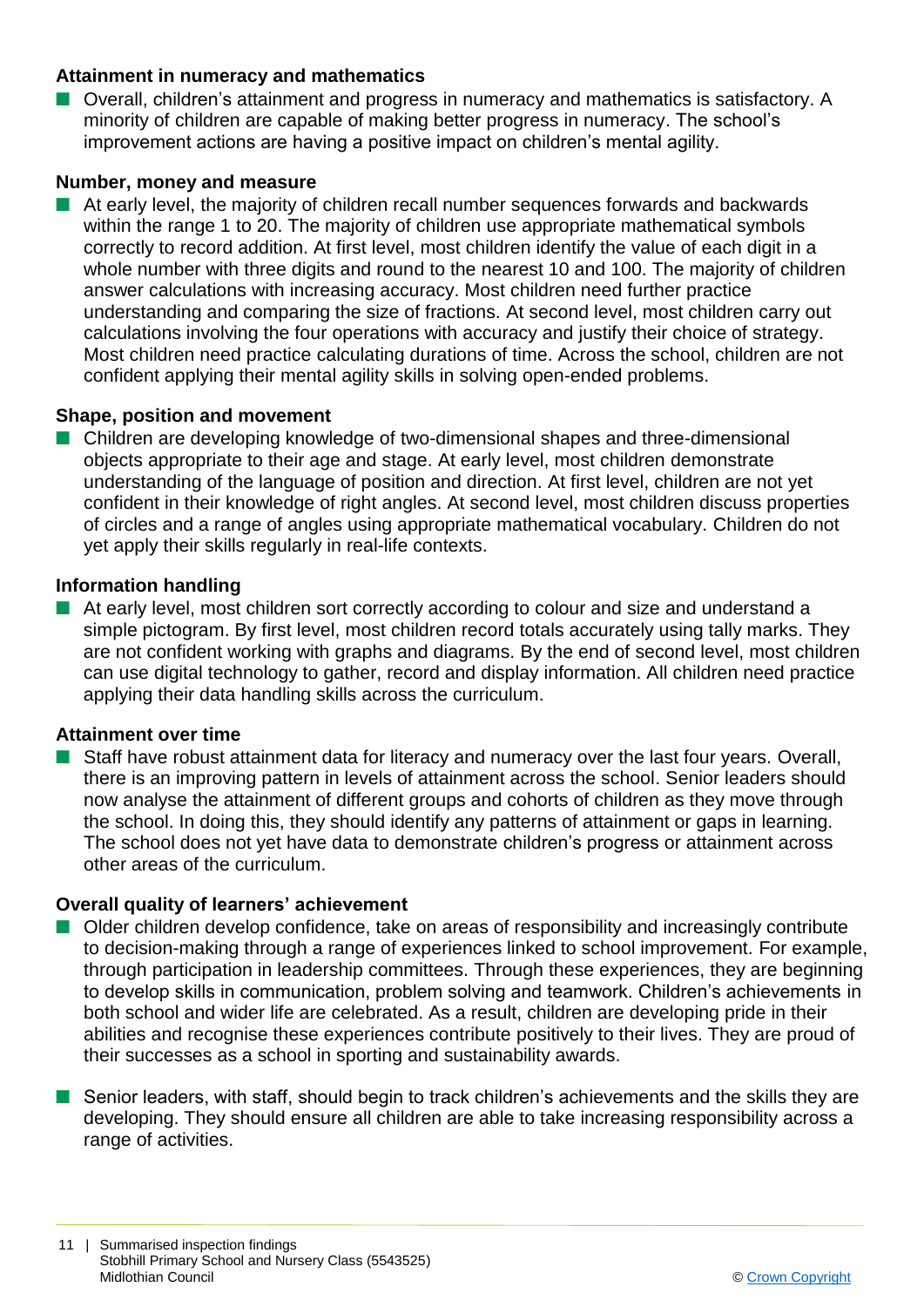# **Equity for all learners**

■ Staff have effective arrangements in place to ensure financial constraints do not prevent children from participating in opportunities for wider achievement. Senior leaders use Pupil Equity Funding to provide targeted interventions to support children's attendance, emotional wellbeing and raise attainment. A number of wellbeing interventions, show positive indications that they are increasing children's emotional wellbeing and attendance. Data does not yet clearly identify which targeted interventions are having the greatest impact on children's progress in literacy and numeracy. As planned, senior leaders should develop approaches to evidence the impact of interventions on children's attainment and achievement.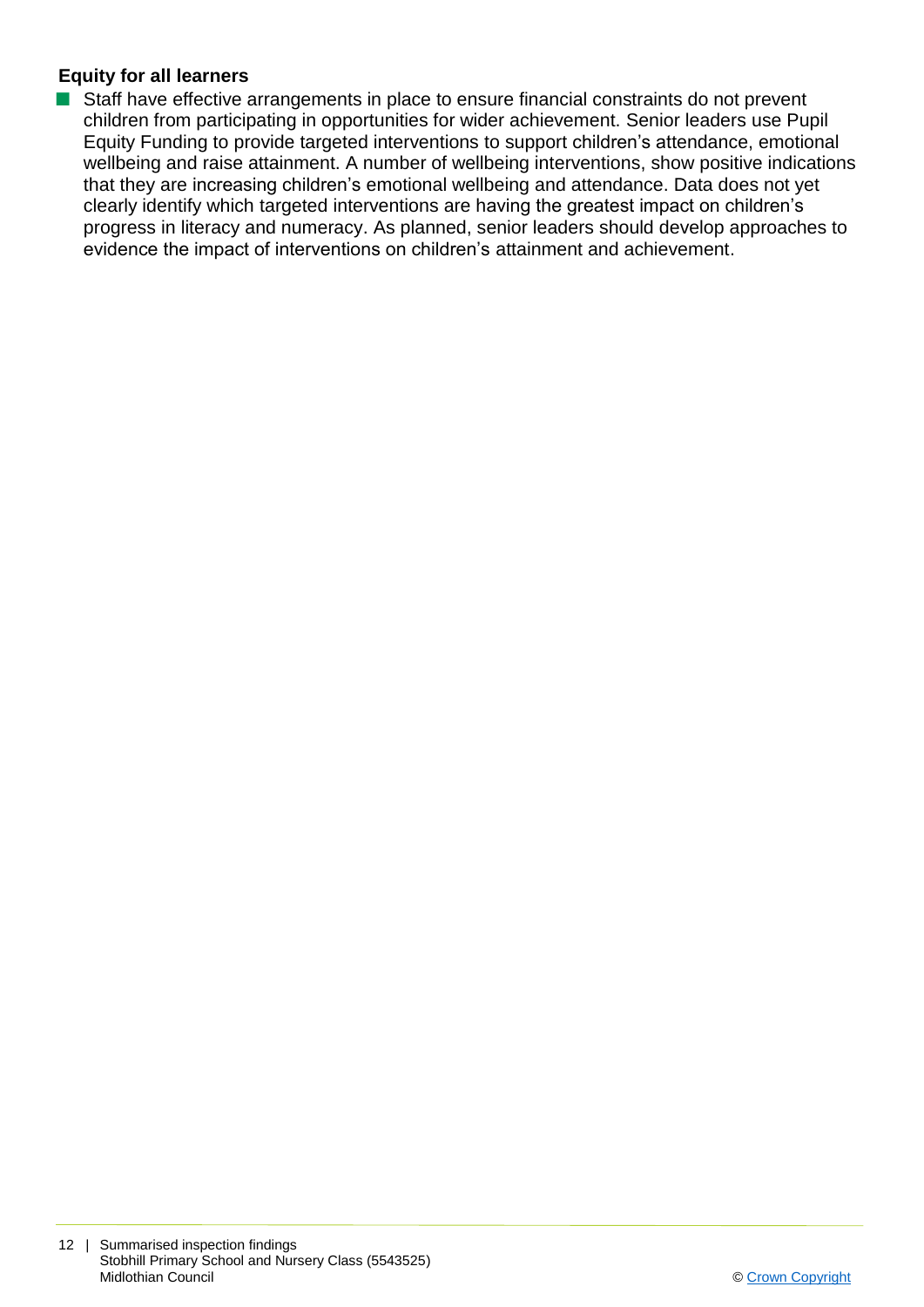#### **School Empowerment**

- Developing empowerment at children, staff and parent level
- Senior leaders and staff have a good awareness and understanding of empowerment. The headteacher is making effective use a range of approaches to develop further an empowered school community.
- **n** Collaborative working is supporting staff to lead change. Almost all staff engage in a range of effective professional learning and most feel empowered by senior leaders to take on and lead aspects of school improvement. For example, a few teachers use experiences from international visits to lead learning for sustainability across the school and a few learning assistants lead on aspects of parental engagement. Practitioners in the nursery are becoming empowered to be leaders of learning as a result of professional learning. Children benefit positively as a result of this collegiate and empowered culture.
- Senior leaders are developing parental empowerment in relation to school improvement. A number of parents are working with pupil committees directly and are beginning to support projects and activities relating to school improvement, such as the health and wellbeing committee. Senior leaders invite parents to be involved in budget decisions through consultation and events.
- $\blacksquare$  The headteacher and staff are supporting the empowerment of children to take lead roles in school improvement. Older children participate in meaningful decision making improving aspects of school life. Groups of children are involved in participatory budgeting and, where appropriate, involved in the recruitment process for new staff. Children's feedback and ideas are beginning influence curriculum and learning decisions.